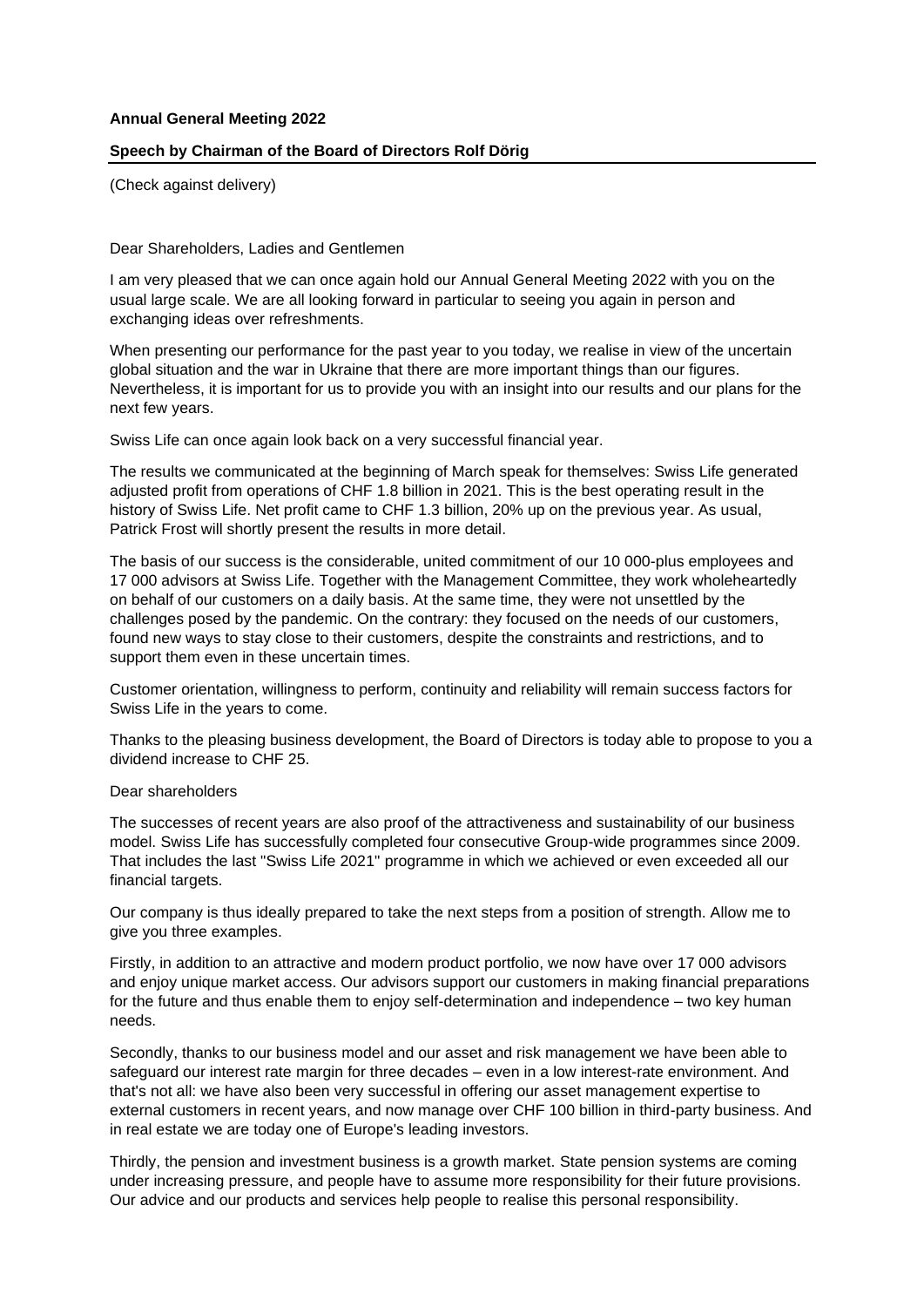## Ladies and Gentlemen

At Swiss Life, we make a significant contribution to pension planning for our customers. Whether through our offerings in corporate client business, insurance and investment solutions for private individuals, or in our consulting business in general.

With our business we are also part of the Swiss pension system. A system in which important parameters are outdated and no longer reflect today's realities.

The need for reform is obvious and undisputed. The facts of pension reform are on the table, and the interrelationships and dependencies have been identified and discussed in various approaches over the past few months. It is now up to Parliament and the other stakeholders to develop a fair, socially acceptable and at the same time financially viable solution for employers and employees on the basis of these approaches.

We owe it to our children and future generations to finally find viable solutions for our employee benefits units. I have great confidence in democracy and in finding a political solution in our country.

I am convinced that we can also rely on Switzerland's fundamental values and strengths:

We have an open and lively culture of debate and discussion in which everyone can contribute. We value entrepreneurship and initiative and are open to innovation and development. We look to the future, adopt a confident mindset, are diligent and treat each other with respect.

Particularly in the light of the experience of the last two years, we must pay particular attention to these strengths. The Confederation and the cantons provided important assistance within a short period of time in the form of a wide range of support measures during the pandemic. The companies affected were able to count on additional support and thus cushion the effects of the pandemicinduced restrictions.

Now, however, we need to get back on our feet after the pandemic – both as a society and as an economy.

After continuously expanding its sphere of influence over the past two years, the state should now return to its core tasks:

Namely, creating the best possible framework conditions for the economy so that our country remains attractive and competitive. The current tendency to always see regulation, state-imposed rules and prohibitions as the solution to new challenges is paralysing our country and thus preventing the urgently needed domestic reforms. Especially in today's environment, Switzerland as a business location deserves proportional framework conditions and regulation, which will enable our country to enjoy a prosperous, innovative and sustainable future.

Society, too, must find its way back to an open life. We must seek and cultivate closer contact with each other again. Personal exchanges and events, as well as today's Annual General Meeting, are once again possible without restrictions. I welcome that very much. And I assume you do too.

Trust and cohesion are only created where people can meet in person. And trust and cohesion facilitate creativity and progress. These are important prerequisites for maintaining and expanding Switzerland's attractiveness, security and stability, and prosperity through our willingness to perform.

Ladies and Gentlemen, Dear Shareholders,

The war in Ukraine is a drastic reminder of the vulnerability of achievements such as security, stability and prosperity. Of course, the effects of this war will also challenge our country and us as insurers in our development in many ways.

The insurance industry is a key pillar of the Swiss economy and plays an important role in the development of our country. We assume risks that companies and private individuals cannot take on alone. In doing so, we enable innovation and progress, and ensure economic security and a selfdetermined lifestyle.